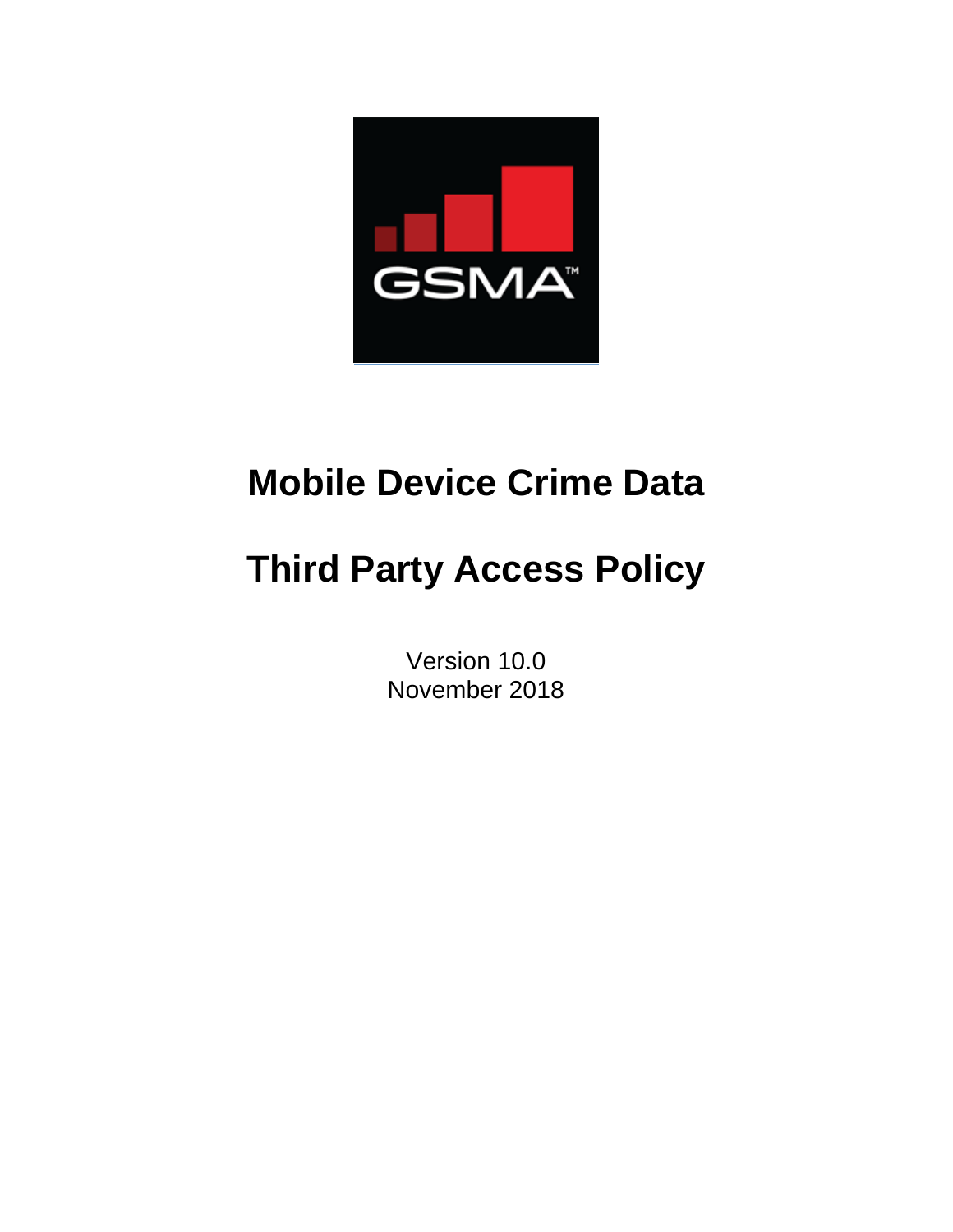## **1. Introduction**

The GSMA fully recognises that mobile device crime is a major issue of public policy concern for network operators, consumers and regulatory authorities. To meet the challenges posed by increased media and regulatory attention GSMA is committed to support and enhance the provision of device data sharing services and to collaborate with stakeholders to demonstrate the industry's ability to work together to combat device crime.

In parallel with working with device manufacturers to improve IMEI integrity, GSMA is committed to provide and offer the functionality needed to allow parties other than Contributor Network Operators (CNOs) to access mobile device crime data exchanged through GSMA pursuant to SG.18 IMEI Database File Format Specification ("MDCD" or "Mobile Device Crime Data"). GSMA continues to invest in system and functional enhancements designed to meet the needs of a range of stakeholders.

## **2. Holistic Approach to Combatting Device Crime**

The GSMA's activities to combat device crime are grounded in a commitment to initiate and implement a range of solutions that contribute to fighting this problem. The GSMA is fully aware of the increased level of international criminal activity related to device crime, which has resulted in the emergence of a black market for mobile devices in many jurisdictions.

Connectivity of network operator device blocking systems (e.g. EIR) to the GSMA IMEI Database ("IMEI Database") to exchange MDCD for pan-network device blocking is one such solution and is preferable to isolated and fragmented solutions that are of less value. Additionally, it is critical that other parties that have an interest in combating device crime can engage fully to implement appropriate crime prevention measures. Specifically, the GSMA seeks to encourage the following:

- Implementation, by device manufacturers, of the industry agreed technical principles to prevent the changing of device IMEIs
- Use of the industry initiated IMEI reporting and correction process by device manufacturers and operators to report and correct identified IMEI security weaknesses
- Introduction and enforcement of specific legislation by national regulators/governments to criminalize the unauthorised reprogramming of IMEIs
- Tools and services that identify devices with IMEI changes in cases where device design and legislation attempts to prevent this, have failed

It is hoped that a holistic range of measures, such as those listed above, will complement the connectivity of network operators to the IMEI Database, and greatly enhance the value of each of the other measures in an effort to reduce device theft and fraud related crime.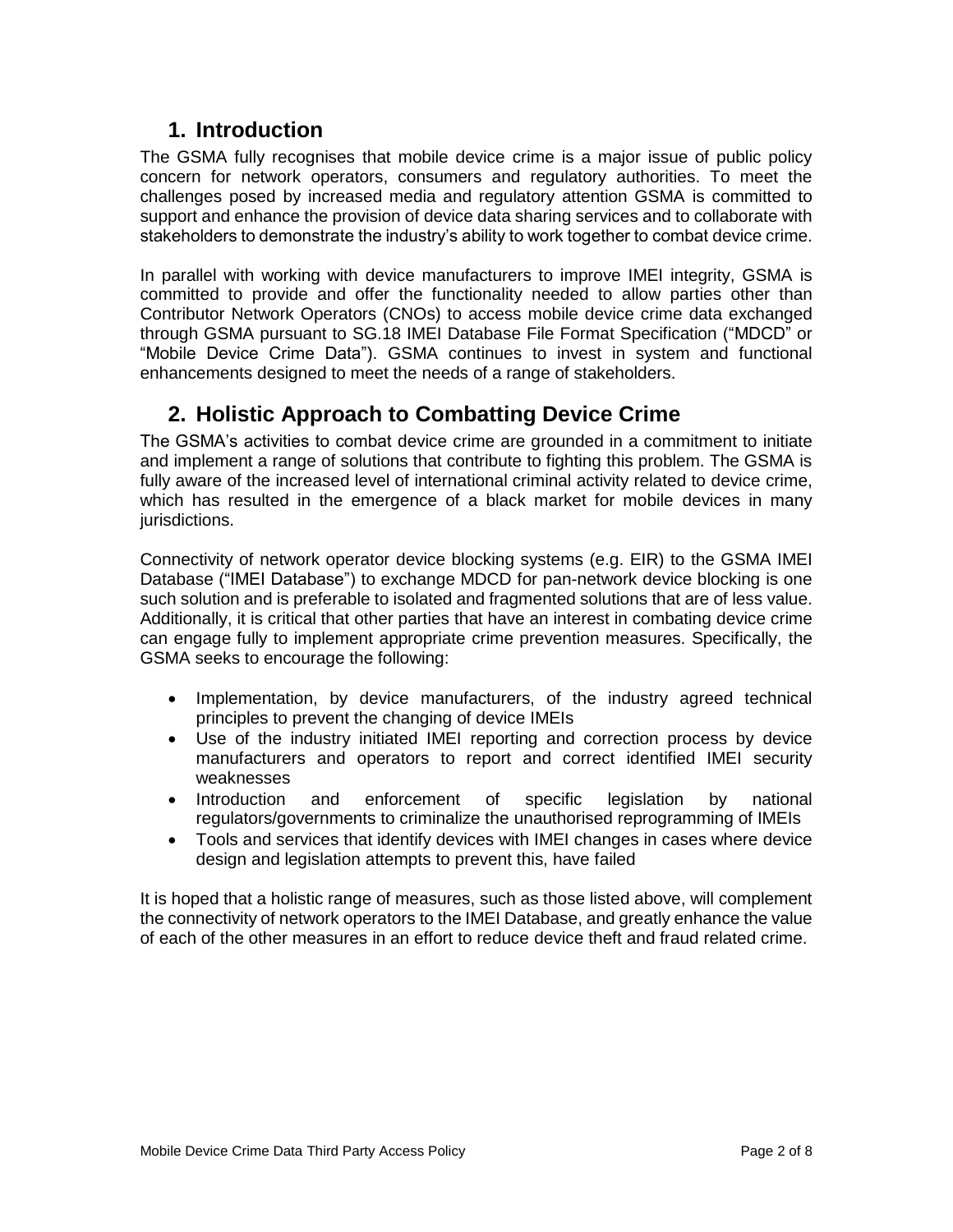## **3. Third Party Access to Mobile Device Crime Data**

Whilst network operators, manufacturers, enterprise customers and consumers are the most obvious stakeholders in the fight against device crime, there are a number of additional sectors that have a role to play and these include the following:

- Law enforcement agencies are in the front line of combating street crime and other aspects of criminal activity related to device crime
- Service repair centres that could be used, willingly or unknowingly, as clearing houses to launder devices by facilitating unauthorised IMEI re-programming
- Authorised dealers and retail outlets that exchange devices that have been purposely damaged to claim replacement devices under warranty programmes
- Insurance providers that underwrite device theft insurance policies provided to consumers
- Recyclers that could be used to launder criminally obtained devices by paying money to have the devices reused in other markets or have them broken up for parts
- Data aggregators that compile device data from a variety of sources to provide IMEI checking services to a range of stakeholders
- Industry organisations engaged in anti-fraud and anti-theft initiatives where the information would be of statistical interest
- Providers of solutions to help identify or prevent use of lost/stolen devices

This policy enables read only access to MDCD for parties other than network operators. It is believed that such third party access supports the holistic approach required to combat device crime.

## **4. Law Enforcement Access to Mobile Device Crime Data**

Although there are many parties that could be interested in accessing device data, initiatives are underway in a number of jurisdictions to further engage law enforcement agencies in the fight against device related crime.

Permitting law enforcement read access to MDCD, in addition to demonstrating the industry's willingness to support their efforts to investigate and prosecute device crime, ensures that a status, albeit not necessarily guaranteed, can be provided on IMEIs contained in the IMEI Database. This provides assistance to police investigations, particularly where devices have been specifically blacklisted in the GSMA IMEI Database.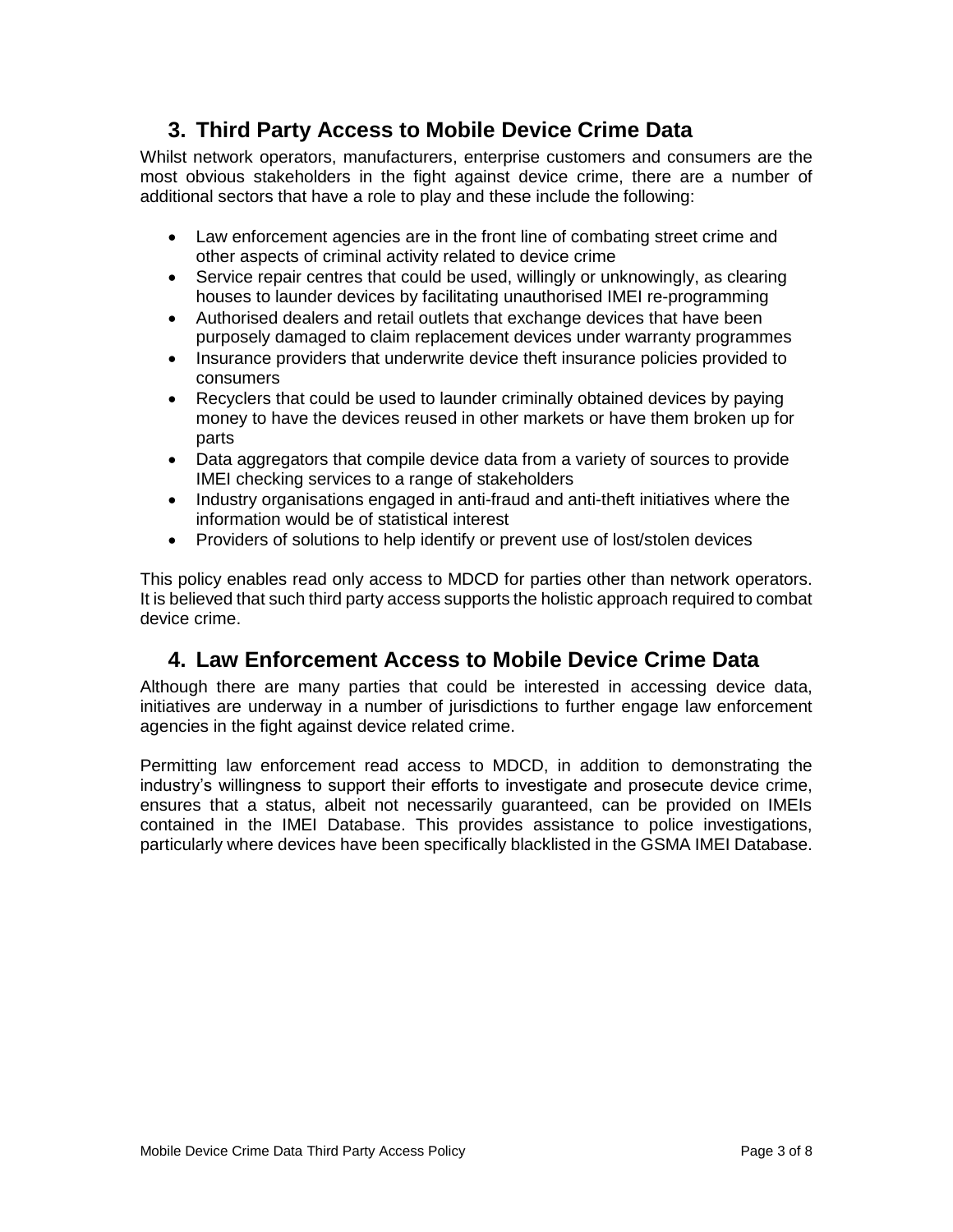### **5. Policy to Provide Third Party Access to Mobile Device Crime Data**

Responsibility for formulation of the policy pertaining to third party read only access to MDCD rests with the GSMA's members and compliance with that policy is enforced by the GSMA support staff. Granting MDCD access by GSMA to third parties is only permitted in accordance with recommendations and procedures set down by GSMA members and approved by GSMA's Fraud and Security Group.

The policy set out in this document defines how best, and in what circumstances, MDCD can be made available to parties other than network operators. The GSMA IMEI Database supports multiple tiers of read only access to MDCD provided to third parties utilising the GSMA Device Check service.

#### **5.1 Data Protection**

Although there is no globally applicable data protection law as such, legislation has been enacted by individual countries based on similar high-level objectives. Unfortunately, this has culminated in different legislative provisions across individual countries and legal jurisdictions.

Different national requirements have to be considered and the priority of GSMA is to maximise operator use of, and data contribution to, the IMEI Database. GSMA's solution allows operators join the system safe in the knowledge that their data is partitioned in a manner that can prevent others from accessing it and to avoid conflict with national data protection regulations.

Although IMEI data on its own is generally not considered to constitute personal data, GSMA can assist operators connecting to the GSMA IMEI Database that may be compelled by local regulations to prevent the sharing of MDCD by allowing each operator the option to exclude their input from the dataset made available to third parties. This ensures that operators that are not under such constraints will have their data shared with the widest possible audience committed to combating device crime whilst those that are constrained can still use the GSMA IMEI Database in the knowledge that they do not breach local legal requirements.

This approach generally ensures the removal of any regulatory obstacles to operators intending to use the IMEI Database. This overall solution enables unconstrained operators to meet police demands while the GSMA works with those affected by more stringent requirements to better understand, and negotiate, the terms under which MDCD is used.

#### **5.2 Liability**

The GSMA, although the custodian of MDCD, is merely a provider of a centralised hosting service and does not own the data. Therefore, the GSMA cannot claim any responsibility for the accuracy or currency of the data it maintains. Appropriate disclaimers are in place to protect GSMA, and the operators that write to the GSMA Black List, to protect them against any claims that may arise as a direct result of action taken by any party because of information received from the GSMA IMEI Database. Such disclaimers are supported and complemented with appropriate confidentiality and restricted usage agreements that must be signed by third parties, clearly setting out the rights and obligations of those parties and absolving GSMA and CNOs from liability.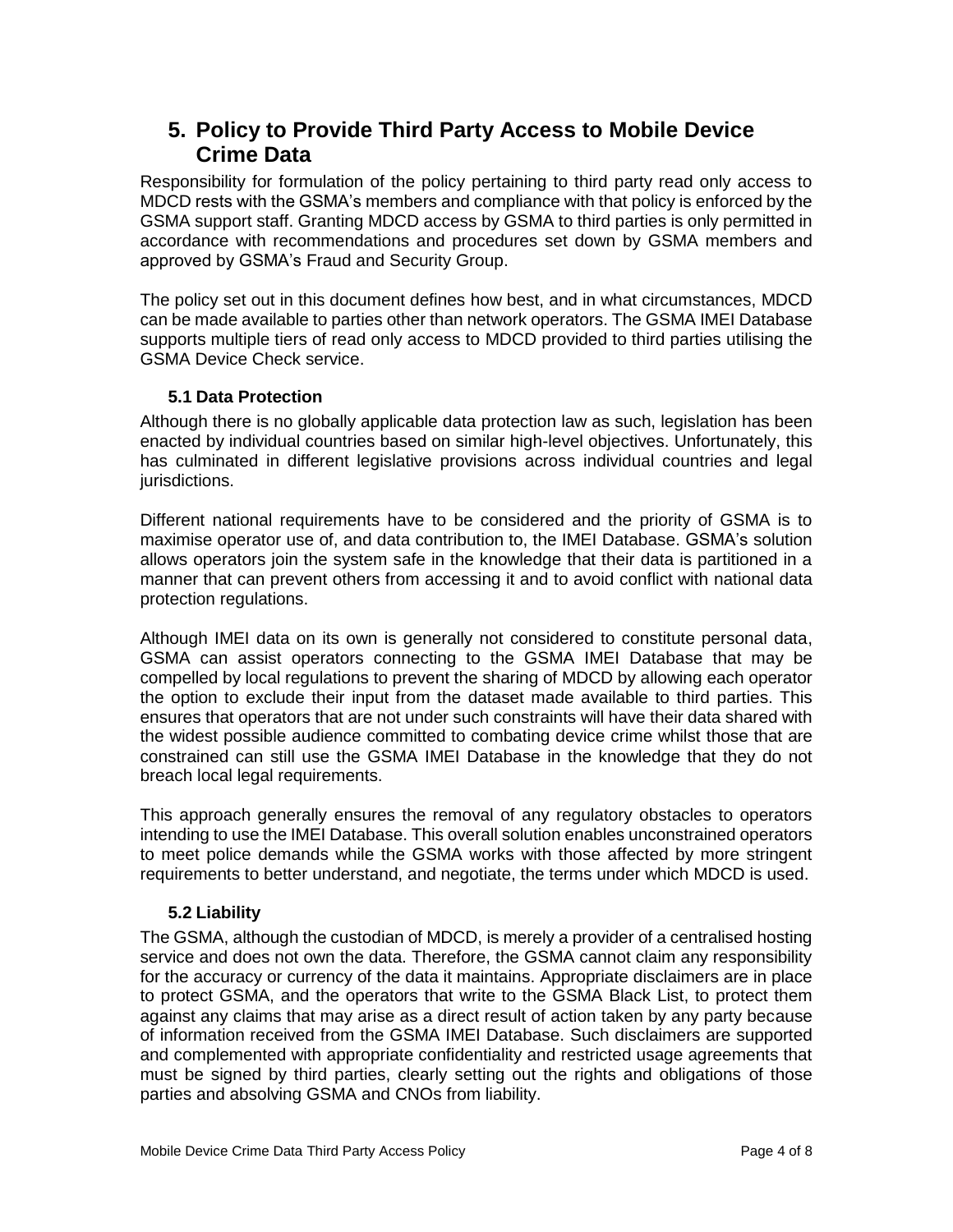#### **5.3 Classification of Third Party Access to Mobile Device Crime Data**

A number of third parties require read only access to MDCD and access rights for each category of user, and the nature of the data to be accessible to each, is clearly defined. Five tiers, or levels, of third party access govern access to MDCD. These can be summarised as follows;

| <b>Third Party User Classification</b> | <b>User Description</b>                                                                                                                                                                                                                                                                                                                                                                                                |  |
|----------------------------------------|------------------------------------------------------------------------------------------------------------------------------------------------------------------------------------------------------------------------------------------------------------------------------------------------------------------------------------------------------------------------------------------------------------------------|--|
| <b>Third Party A</b>                   | Law enforcement and customs agencies<br><b>Regulatory bodies</b>                                                                                                                                                                                                                                                                                                                                                       |  |
| <b>Third Party B</b>                   | National / Regional Interest groups                                                                                                                                                                                                                                                                                                                                                                                    |  |
| <b>Third Party C</b>                   | Commercial entities<br><b>Authorised Dealers</b><br>Repair and refurbishment centres<br>Providers of device insurance, warranty and financing<br>٠<br>services<br>Recyclers and traders of used devices<br>Providers of reverse logistics services and solutions<br>Device manufacturers<br>Mobile Virtual Network Operator (MVNO)<br>Providers of solutions to help identify or prevent use of<br>lost/stolen devices |  |
| <b>Third Party D</b>                   | General Public                                                                                                                                                                                                                                                                                                                                                                                                         |  |
| <b>Third Party E</b>                   | IMEI Checking Service Providers. Entities that provide IMEI checking<br>services to eligible end-users, as defined in in this document as Third<br>Party A, B C or D, including through another IMEI Checking Service<br>Provider.                                                                                                                                                                                     |  |

#### **5.4 Nature of Data to be Disclosed**

GSMA members have clearly defined the type of data to which third parties have read only access. In all cases, the input is a single IMEI number, via the GSMA Device Check service, and the following table sets out the nature of data that may be returned in response to queries originated by types of third party end-users;

| <b>Third Party User</b> | <b>User Description</b>                                      | <b>IMEI Database Output in Response</b>                                                                                                                                                                                                                                                                                                                                                                        |
|-------------------------|--------------------------------------------------------------|----------------------------------------------------------------------------------------------------------------------------------------------------------------------------------------------------------------------------------------------------------------------------------------------------------------------------------------------------------------------------------------------------------------|
| <b>Classification</b>   |                                                              | to Third Party Query                                                                                                                                                                                                                                                                                                                                                                                           |
| <b>Third Party A</b>    | Law enforcement and<br>customs agencies<br>Regulatory bodies | Whether or not the input IMEI is present on<br>$\bullet$<br>the Black List<br>Date of each Black List entry for that IMEI<br>٠<br>The CNO, and corresponding country,<br>$\bullet$<br>responsible for each Black List entry for that<br>IMFI<br>If TAC information exists for that IMEI, the<br>$\bullet$<br>manufacturer and marketing name of the<br>device<br>Crime reference number (where available)<br>٠ |
| <b>Third Party B</b>    | National / Regional Industry<br>Interest groups              | Whether or not the input IMEI is present on<br>$\bullet$<br>the Black List<br>Date of each Black List entry for that IMEI<br>٠<br>The CNO, and corresponding country,<br>٠<br>responsible for each Black List entry for that<br>IMEI<br>If TAC information exists for that IMEI, the<br>٠<br>manufacturer and marketing name of the<br>device                                                                  |
| <b>Third Party C</b>    | Commercial entities                                          | Whether or not the input IMEI is present on<br>$\bullet$<br>the Black List<br>Date of each Black List entry for that IMEI<br>٠<br>The CNO, and corresponding country,<br>$\bullet$<br>responsible for each Black List entry for that<br>IMEI                                                                                                                                                                   |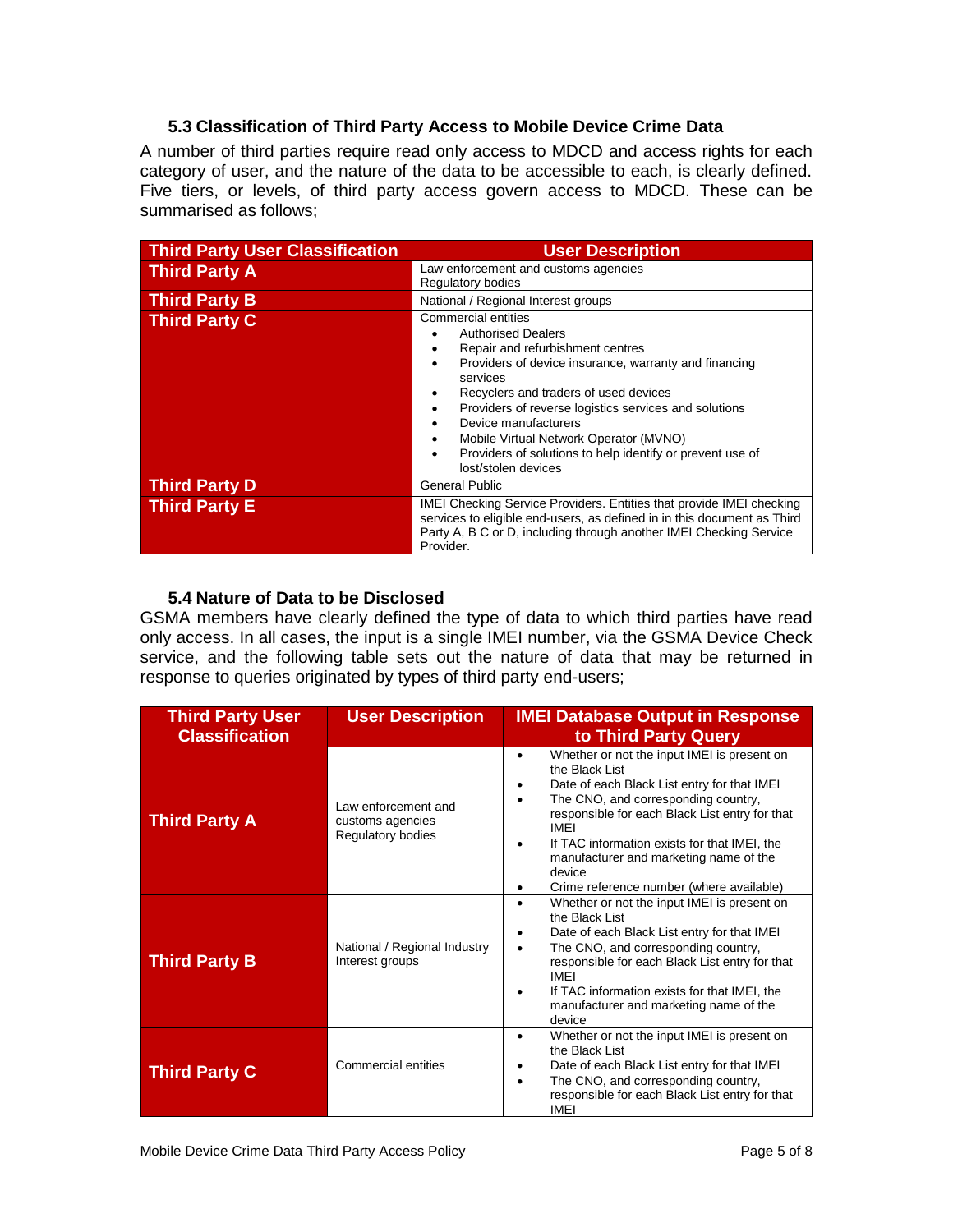|                      |                                           | If TAC information exists for that IMEI, the<br>٠<br>manufacturer and marketing name of the<br>device                                                                                                                                                                                                                                                                                                                                                                                                                                                                                       |
|----------------------|-------------------------------------------|---------------------------------------------------------------------------------------------------------------------------------------------------------------------------------------------------------------------------------------------------------------------------------------------------------------------------------------------------------------------------------------------------------------------------------------------------------------------------------------------------------------------------------------------------------------------------------------------|
| <b>Third Party D</b> | General Public                            | Whether or not the input IMEI is present on<br>$\bullet$<br>the Black List<br>If TAC information exists for that IMEI, the<br>manufacturer and marketing name of the<br>device                                                                                                                                                                                                                                                                                                                                                                                                              |
| <b>Third Party E</b> | <b>IMEI Checking Service</b><br>Providers | Whether or not the input IMEI is present on<br>٠<br>the Black List<br>Date of each Black List entry for that IMEI<br>The CNO, and corresponding country,<br>$\bullet$<br>responsible for each Black List entry for that<br>IMEI<br>Crime reference number (where available)<br>If TAC information exists for that IMEI, the<br>$\bullet$<br>manufacturer and marketing name of the<br>device<br>The above information is available to IMEI checking<br>service providers in so far as the data may only be<br>provided to others according to the applicable Third<br>Party classification. |

Notes:

- 1. A crime reference number is made available to law enforcement agencies to assist them with their investigations where connected operators have the capability to capture the necessary data and upload it in their records by using the otherwise redundant "Comments" field.
- 2. The Type Allocation Code (TAC) agreement between GSMA and device manufacturers provides GSMA the ability to disclose device detail information as appropriate and to be of benefit to the industry. Such information, much of which is exchanged through the IMEI Database, is not classified as Mobile Device Crime Data but is useful in providing clarity and authenticity of mobile devices. Examples of such information include manufacturer, make/model, device type, and networking capabilities.

#### **5.5 Third Party Access Approval**

Third party access is controlled and monitored and each organisation accessing MDCD has a named GSMA Device Check account established to which unique user credentials are allocated after completion of appropriate registration procedures. An appropriate end user Agreement must be signed and submitted to GSMA before applications are processed.

GSMA support staff takes responsibility for vetting the bona fides of each applicant and its eligibility to access data as an eligible third party as defined in Section 5.3. All checks are thoroughly undertaken by GSMA staff, which take and retain the applicant's details and the evidence supporting its application for review by any GSMA member that may wish to do so.

If GSMA staff are unable to fully satisfy themselves as to the eligibility or bona fides of an applicant they may seek the assistance of any CNO. In the event that such CNO assistance is necessary, the following table sets out the support and sponsorship criteria that must be satisfied for each category of user that applies from a jurisdiction in which there are one or more CNOs.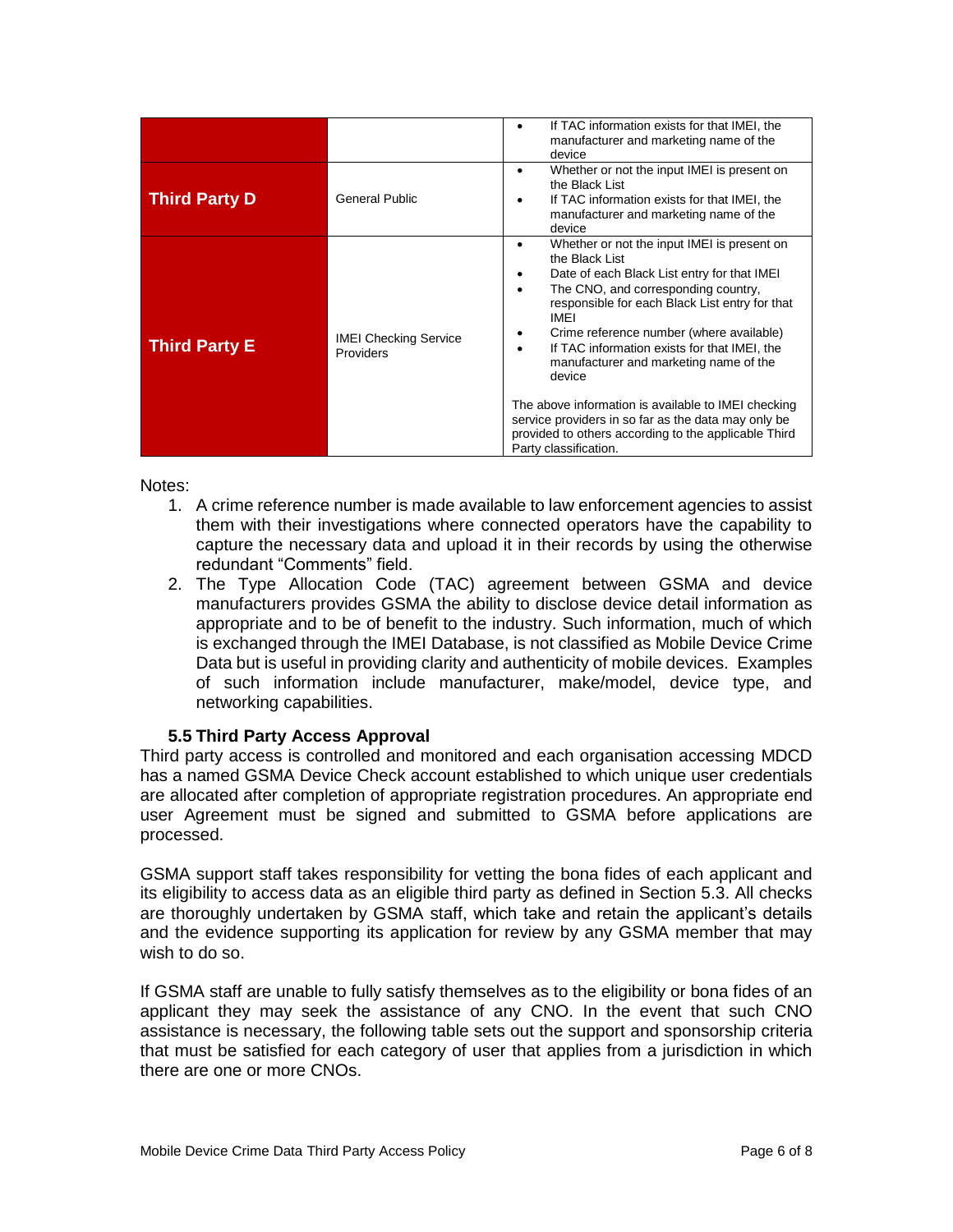| <b>Third Party User</b><br><b>Classification</b> | <b>User Description</b>                       | <b>Sponsorship Required</b>                                                                                                                                                                                                                                                  |
|--------------------------------------------------|-----------------------------------------------|------------------------------------------------------------------------------------------------------------------------------------------------------------------------------------------------------------------------------------------------------------------------------|
| <b>Third Party A</b>                             | Law enforcement agencies<br>Regulatory bodies | Sponsorship letters from at least two <sup>1</sup> IMEI<br>Database connected operators in the jurisdiction<br>where the applicant police force has authority<br>Sponsorship letter from all of the CNOs in the<br>relevant jurisdiction in the case of a regulatory<br>body |
| <b>Third Party B</b>                             | National / Regional Interest<br>groups        | Sponsorship letters from at least two CNOs in the<br>case of national /regional interest groups                                                                                                                                                                              |
| <b>Third Party C</b>                             | Commercial entities                           | Sponsorship letter from a CNO, except for a<br>GSMA member device manufacturer in which<br>case approval may be obtained from the GSMA<br>Head of Fraud and Security.                                                                                                        |
| <b>Third Party D</b>                             | General Public                                | Not applicable                                                                                                                                                                                                                                                               |
| <b>Third Party E</b>                             | <b>IMEI Checking Service</b><br>Provider      | Sponsorship letters from at least two CNOs                                                                                                                                                                                                                                   |

Appropriate application forms and sponsorship letters will be provided by GSMA to support the processing of applications for third party read access to MDCD.

In the case where a request is received from a third party in a jurisdiction in which there are no CNOs, GSMA staff will seek to vet the bona fides of the applicant and assess its eligibility to access data as it would do for an applicant from a jurisdiction in which there is at least one CNO. If GSMA staff are unable to fully satisfy themselves as to the eligibility or bona fides of an applicant they may seek the assistance of any local operator(s), regardless of their status as a CNO.

Approved Third Parties are listed within the GSMA IMEI Database for the information of IMEI Database users.

#### **5.6 IMEI Checking Service Provider Access**

Similar to other Third Parties, IMEI Checking Service Providers are permitted read-only access to the GSMA IMEI Database using both web and API interfaces. Additionally, for a limited period extending to no later than 31<sup>st</sup> March 2019, GSMA will support parties that have been receiving the data as a file download, during which time such parties will migrate to the API mechanism.

 $1$  Where there is only one operator in that jurisdiction, or where there is only one CNO, the authority of that single operator will be sufficient. In cases where there are no CNOs from that jurisdiction, access can be granted following consultation with any local operator(s) that can assist the vetting process.